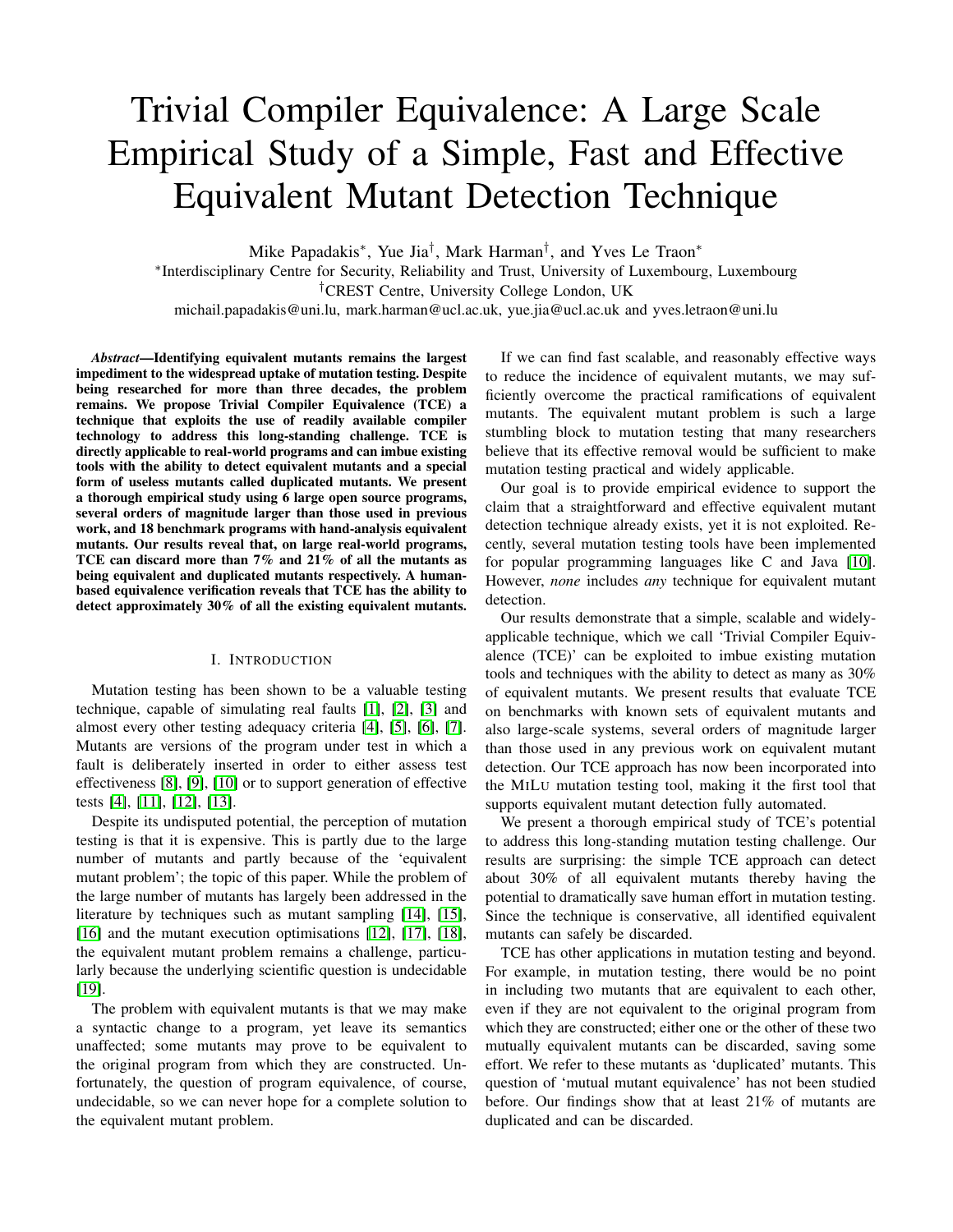Our findings may also have implications beyond mutation testing. For example, in software development environments, it is quite often the case that developers make small changes to a system, for example to fix the bug (the inverse of mutate testing, which insert synthetic bugs). The question arises as to whether it would be worthwhile for the software development environment to include, as a sanity check, a check for equivalence using TCE. Our results suggest that this is possible, given the compilation time involved, but more importantly, our results show that it is also potentially useful; 7% of all simple edits (mutants) turn out to be TCE equivalent. Surely a developer would like to have this sanity check information available after each edit?

The rest of the paper is organized as follows: Section [II](#page-1-0) presents mutation testing and related approaches. Section [III](#page-3-0) details our experiment and the studied research questions, while, Section [IV](#page-5-0) analyses our results. Our findings are discussed in Section [V.](#page-8-0) Finally, the threats to validity and our conclusions are presented in Sections [VI](#page-9-0) and [VII.](#page-9-1)

#### II. BACKGROUND

## <span id="page-1-0"></span>*A. Mutation Testing*

Mutation testing embeds artificial defects on the programs under test. These defects are called *mutants* and they are produced by simple syntactic rules, e.g., changing a relational operator from > to ≥. These rules are called *mutant operators*. By applying an operator only once, i.e., the defective program has only one syntactic difference from the original one, a mutant called a *first order* mutant is produced. By making several syntactic changes i.e., applying the operators multiple times, a *higher order* mutant is produced. In this paper we consider only first order mutants. These are generated by applying the operators at all possible locations of the program under test, as supported by the current version of MILU.

By measuring the ability of the test cases to expose mutants, an effectiveness measure can be established. Mutants are exposed when their outputs differ from those of the original program. When a mutant is exposed, it is called as *killed*, while in the opposite case it is called as *live*. Of course, ideally, equivalent mutants should be removed from the test effectiveness assessment. Doing so gives the effectiveness measure called *mutation score*, i.e., the ratio of the exposed mutants to the number of the introduced excluding the equivalent ones.

Undecidability of equivalencies means that it is unrealistic to expect all the equivalent mutants to be removed; the best we can have here is just effective algorithms that can remove most equivalent mutants. Currently, a large number of mutants must pass a manual equivalence inspection [\[20\]](#page-10-19). This constitutes a significant cost. In addition, effort is wasted when testers generate test cases, either manually or automatically, in attempting to kill equivalent mutants. Apart from the human effort, there is a computational cost: since equivalent mutants cannot be killed, they have to be exercised on the entire test suite, whereas killable mutants only require the executions until they are killed.

#### *B. Equivalent Mutants*

Early research on mutation testing has demonstrated that deciding whether a mutant is equivalent is an undecidable problem [\[19\]](#page-10-18). Fortunately, partial and heuristic solutions exist [\[21\]](#page-10-20). However, tackling the equivalent mutant problem is hard. This is evident by the fact that very few attempts exist. In literature this problem is tackled in two ways. One is to address the problem directly by detecting some equivalent mutants, while, the second one is to avoid them by identify likely nonequivalent ones or help with the manual analysis. We refer to them as the *Detect* and *Reduce* approaches, respectively.

Table [I](#page-2-0) summarizes the current state-of-the-art techniques in chronological order. From this table it becomes evident that very few methods and tools exist. Regarding the equivalent mutant detection, only one publicly available tool exist with the largest considered subject being composed of 29 lines of code. It is noted that all the "large" subjects, i.e., having more than 1,000 lines of code, that were used in the previous research, involve a form of sampling. Mutants are sampled from the studied projects with no information about the relevant size of the components/classes that these mutants are located. In these lines, in Table [I](#page-2-0) we report the size of the projects that we consider.

Acree [\[23\]](#page-10-21) studied 25 killable and 25 equivalent mutants, and found that testers correctly identified equivalent mutants for approximately 80% of the cases. In 12% of the cases, they identified equivalent mutants as killable, while, in 8% of the cases they identified killable mutants as equivalent. Therefore, indicating that detection techniques, such as the one suggested by the present paper, not only help at saving resources but also at reducing the mistakes made by the humans.

The idea of using compiler optimization techniques to detect equivalent mutants was suggested by Baldwin and Sayward [\[22\]](#page-10-22). The main intuition behind this technique is that code optimization rules, such as those implemented by compilers, form transformations on equivalent programs. Thus, when the original program can be transformed by an optimization rule to one of its mutants, then, this mutant is, *ipso facto*, equivalent. Baldwin and Sayward proposed adapting six compiler optimization transformations. These transformations were then studied by Offutt and Craft [\[21\]](#page-10-20) who implemented them inside Mothra, a mutation testing tool for Fortran. They found that on average 45% of the equivalent mutants can be detected. Our approach is inspired by this recruitment of compilers research to assist in equivalent mutant detection. However, we propose a truly simple (and therefore scalable and directly exploitable) use of compilers, which remained unexplored. Our TCE simply declares equivalencies only for those mutants which their compiled object code is identical to the compiled object code of the original program.

Offutt and Pan [\[24\]](#page-10-23), [\[25\]](#page-10-24) developed an automatic technique to detect equivalent mutants based on constraint solving. This technique uses mathematical constraints to formulate the killing conditions of the mutants. If these conditions are infeasible then, the mutants are equivalent.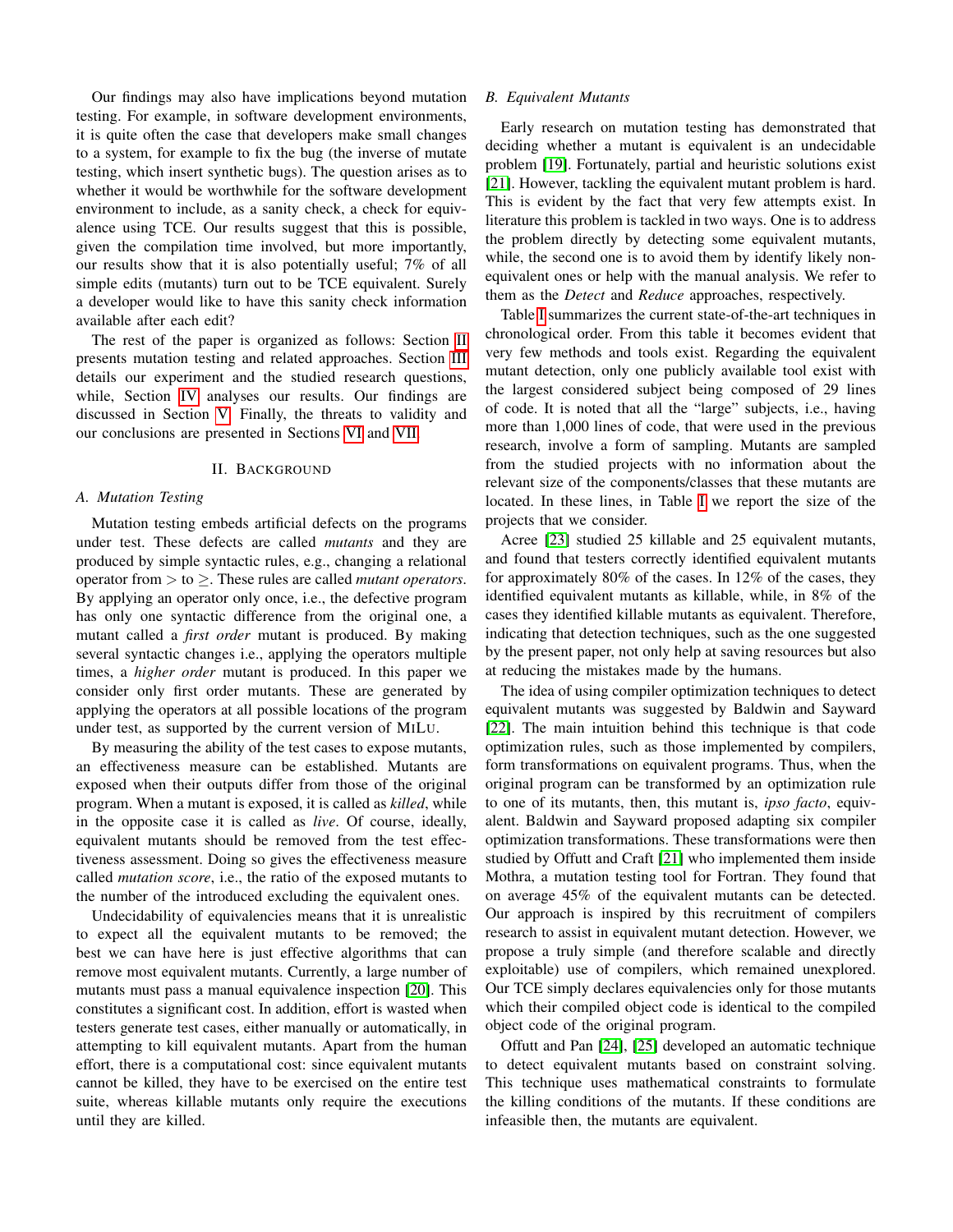TABLE I: Summary of the related work on equivalent mutants.

<span id="page-2-0"></span>

| Author(s) [Reference]       | Year   | Language                 | Largest                  |                |        |                          | #Eq. Available Category Findings                                                          |  |  |  |  |
|-----------------------------|--------|--------------------------|--------------------------|----------------|--------|--------------------------|-------------------------------------------------------------------------------------------|--|--|--|--|
|                             |        |                          | Subject                  | <b>Mutants</b> | Tool   |                          |                                                                                           |  |  |  |  |
| Baldwin & Sayward [22]      | 1979   | $\overline{\phantom{a}}$ |                          |                |        | <b>Detect</b>            | Compiler optimization can be used to detect eq. mutants                                   |  |  |  |  |
| Acree $[23]$                | 1980   | Fortran                  | $\overline{\phantom{a}}$ | 25             | $\sim$ | <b>Detect</b>            | Humans make mistakes when they identify eq. mutants                                       |  |  |  |  |
| Offutt & Craft $[21]$       | 1994   | Fortran                  | 52                       | 255            |        | <b>Detect</b>            | Compiler optimization can detect on average 45% of eq. mutants                            |  |  |  |  |
| Offutt & Pan [24], [25]     | 1996-7 | Fortran                  | 29                       | 695            | ✓      | <b>Detect</b>            | Constraint-based testing can detect on average 47% of eq. mutants                         |  |  |  |  |
| Voas & McGraw [26]          | 1997   |                          |                          |                |        | <b>Detect</b>            | Slicing may be helpful in detecting eq. mutants                                           |  |  |  |  |
| Hierons et al. [27]         | 1999   |                          |                          |                |        | <b>Detect</b><br>/Reduce | Program slicing can be used to detect and assist the identification<br>of eq. mutants     |  |  |  |  |
| Harman et al. [28]          | 2001   |                          |                          |                |        | <b>Detect</b><br>/Reduce | Dependence analysis can be used to detect and assist the<br>identification of eq. mutants |  |  |  |  |
| Adamopoulos et al. [29]     | 2004   | ٠                        |                          |                |        | Reduce                   | Co-evolution can help in reducing the effects of eq. mutants                              |  |  |  |  |
| Grun et al. [30]            | 2009   | Java                     | 12,449                   | 8              | ✓      | Reduce                   | Coverage Impact can be used to classify killable mutants                                  |  |  |  |  |
| Schuler et al. [31]         | 2009   | Java                     | 94,902                   | 10             |        | Reduce                   | Invariants violations can be used to classify killable mutants                            |  |  |  |  |
| Schuler & Zeller [32], [33] | 2010-2 | Java                     | 94,902                   | 63             | v      | Reduce                   | Coverage Impact can be used to classify killable mutants                                  |  |  |  |  |
| Nica & Wotawa [34]          | 2012   | Java                     | 380                      | 1424           | $\sim$ | <b>Detect</b>            | Constraint-based testing can detect eq. mutants                                           |  |  |  |  |
| Kintis et al. [35], [36]    | 2012-4 | Java                     | 94,902                   | 89             | $\sim$ | Reduce                   | Higher order mutants can be used to classify killable mutants                             |  |  |  |  |
| Kintis & Malevris [37]      | 2014   | Java                     | 25,909                   | 84             |        | <b>Detect</b>            | Data-flow patterns can detect 69% of the eq. mutants introduced<br>by the AOIS operator   |  |  |  |  |
| Papadakis et al. [38]       | 2014   | $\mathcal{C}$            | 513                      | 5,589          |        | Reduce                   | Coverage Impact can be used to classify killable mutants                                  |  |  |  |  |
| This paper                  | 2014   | $\mathbf C$              | 362,769                  | 9,551          |        | <b>Detect</b>            | Compilers can be used to effectively automate the mutant<br>equivalence detection         |  |  |  |  |

Nica and Wotawa [\[34\]](#page-10-33) implemented a similar constraintbased approach to detect equivalent mutants and demonstrated that many equivalent mutants can be detected. Voas and McGraw [\[26\]](#page-10-25) suggested that program slicing can help in detecting equivalent mutants. Later, Hierons *et al.* [\[27\]](#page-10-26) showed that amorphous program slicing can be used to detect equivalent mutants as well. Although potentially powerful, these techniques suffer from the inherent limitations of the constraint-based and slicing-based techniques.

It is evident that the constraint-based approach, [\[24\]](#page-10-23), [\[25\]](#page-10-24), was assessed on programs consisting of 29 lines of code at maximum, while, the slicing technique remains unevaluated apart from worked examples. The scalability of these approaches is inherently constrained by the scalability of the underlying constraint handling and slicing technology. Furthermore, a new implementation is required for every programming language to be considered. By contrast TCE applies to any language for which a compiler exists and so is as scalable as the compiler itself.

Kintis and Malevris [\[37\]](#page-10-36) used data-flow patterns to detect equivalent mutants. They showed that 69% of the equivalent mutants produced by the AOIS operator, i.e., insertion of the increment/decrement operator, can be detected. Since, this approach works only on one operator, lacks implementation and its evaluation was based on 84 instances, it leaves the practicality and scalability questions open.

Hierons *et al.* [\[27\]](#page-10-26) suggested using program slicing to reduce the size of the program considered during the equivalence identification. Thus, tester can focus on the code relevant to the examined mutants. Harman *et al.* [\[28\]](#page-10-27) also suggested using dependence-based analysis as a complementary method to assist in the detection of equivalent mutants.

Adamopoulos *et al.* [\[29\]](#page-10-28) suggested the use of coevolutionary techniques to avoid the creation of equivalent mutants. In this approach test cases and mutants are simultaneously evolved with the aim of producing both high quality test cases and mutants. However, these previous approaches have been evaluated only on case studies and synthetic data so their effectiveness and efficiency remains unknown.

More recently, several studies sought to measure the impact of mutant execution. Instead of finding a partial but exact solution to the problem, as done by the Detect approaches, they try to classify the mutants to help identify likely killable ones and likely equivalent ones, based on their dynamic behavior.

This idea was initially suggested by Grun *et al.* [\[30\]](#page-10-29) and developed by the studies of Schuler *et al.* [\[31\]](#page-10-30) and Schuler and Zeller [\[32\]](#page-10-31), [\[33\]](#page-10-32) who found that impact on coverage can accurately classify killable mutants. Papadakis *et al.* [\[38\]](#page-10-37) proposed a mutation testing strategy that takes advantage of mutant classification. Kintis *et al.* [\[35\]](#page-10-34), [\[36\]](#page-10-35) further develop the approach, using the impact of mutants on other mutants, i.e., using higher order mutants.

## *C. Reducing the Cost of Mutation Testing*

Mutant sampling has been suggested as a possible way to reduce the number of mutants. Empirical results demonstrate that even small samples [\[15\]](#page-10-14) can be used as cost effective alternatives to perform mutation testing [\[16\]](#page-10-15) and [\[14\]](#page-10-13). Other approaches select mutant operators. Instead of sampling mutants at random they select mutant operators that are empirically found to be the most effective. To this end, Offutt *et al.* [\[39\]](#page-10-38) demonstrated that five mutant operators are almost as effective as the whole set of operators.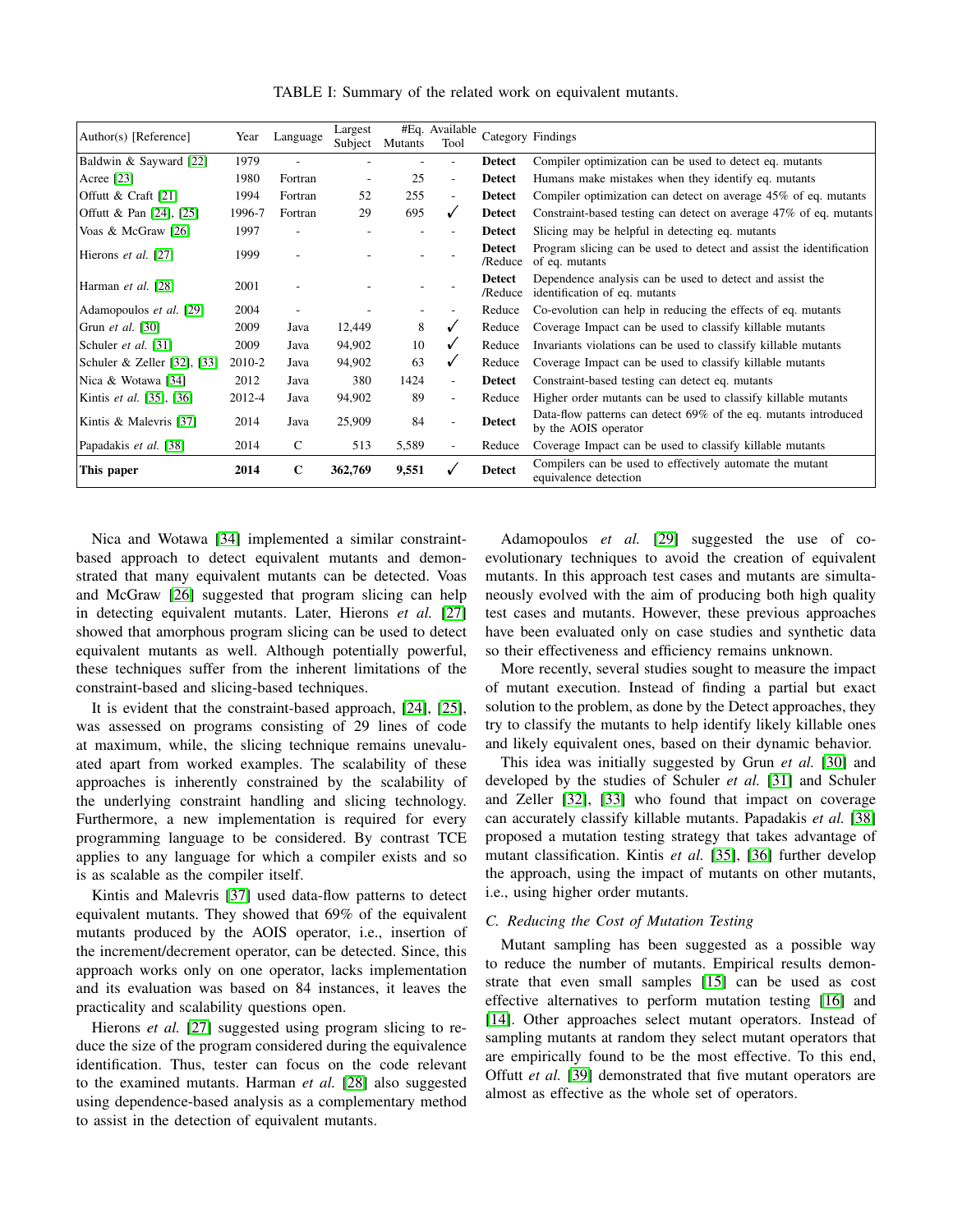More recently, Namin *et al.* [\[40\]](#page-10-39) used statistically identified optimal operator subsets. Other cost reduction methods involve mutant schemata [\[41\]](#page-10-40), [\[18\]](#page-10-17), [\[12\]](#page-10-11). This technique works by parameterizing all the mutants through instrumentation, i.e., introduce all the mutants into one parameterized program. However, apart from the inherent limitations of this technique [\[42\]](#page-10-41) and the execution overheads that introduces, it also makes all the equivalent mutant detection techniques not applicable.

Other approaches identify redundant mutants that fail to contribute to the testing process. Kintis *et al.* [\[43\]](#page-10-42) defined the notion of disjoint mutants, i.e., a set of mutants that subsumes all the others, and found 9% to subsume all. Ammann *et al.* defined minimal mutants [\[44\]](#page-10-43) showing that this may reduce the number of mutants. Kaminski *et al.* [\[45\]](#page-10-44), [\[46\]](#page-10-45) and Just *et al.* [\[47\]](#page-10-46) leverage the suggestions made by Tai [\[48\]](#page-10-47) on fault-based predicate testing and demonstrated it possible to reduce the redundancy within the relational and logical operators. Higher order mutation can also reduce mutant numbers: Sampling [\[16\]](#page-10-15), [\[49\]](#page-10-48) and searching [\[50\]](#page-10-49), [\[51\]](#page-10-50), [\[52\]](#page-10-51) within the space of higher order mutants both reduce the number of mutants and also of the equivalent mutants.

#### III. EXPERIMENTAL STUDY AND SETTINGS

<span id="page-3-0"></span>This section details the settings of our experiment. It presents the TCE approach, in [III-A,](#page-3-1) our research questions, in [III-B,](#page-3-2) the programs used, in [III-C,](#page-4-0) the employed mutant operators, in [III-D](#page-4-1) and the execution environment, in [III-E.](#page-5-1)

## <span id="page-3-1"></span>*A. Detecting Mutant Equivalencies, the TCE approach*

Executable program generation involves several transformation phases that change the machine code. Different optimization transformation techniques result in different executables. However, when we have multiple program versions with identical source code, then there is no point differentiating them with test data; it is safe to declare them as functionally equivalent. TCE realizes this idea to detect mutant equivalencies. It declares equivalent any two program versions with identical machine code. TCE simply compiles each mutant, comparing its machine code with that of the original program. Similarly, TCE also detects duplicated mutants, by comparing each mutant with the others residing in the same unit, i.e., function. As the reader will readily appreciate TCE implementation is truly trivial, hence the name: it is a compile command combined with a comparison of binaries.

## <span id="page-3-2"></span>*B. Research Questions*

The mutation testing process is affected by the distorting effects of the equivalent and duplicated mutants on the mutation score calculation. Therefore, a natural question to ask is how effective is the TCE approach at detecting equivalent and duplicated mutants. This poses our first RQ:

RQ1 (Effectiveness): How effective is the TCE approach at detecting equivalent and duplicated mutants?

We answer this question by reporting the prevalence of the equivalent and duplicated mutants detected by the TCE approach using gcc.

To reduce the confounding effects of different compiler configurations, we apply four popular options and report the number of the equivalent and duplicated mutants found. The answer to this question also allows the estimation of the amount of effort that can be saved by the TCE method.

Existing literature on mutant equivalent detection techniques suffers from performance and scalability issues. As a result, the authors are unaware of any mutation testing system that includes a proposed equivalent mutant detection. By contrast, the TCE is static, and can be applied to any program that can be handled by a compiler. This makes TCE potentially scalable, but we need some empirical study to determine the degree to which it scales. Hence, in our second RQ we seek to investigate the observed efficiency and the scalability of the TCE approach:

RQ2 (Efficiency): How efficient and scalable is the TCE approach?

To demonstrate the scalability, we use six large open source projects and we report the efficiency of the mutant generation, equivalent mutant detection and duplicated mutant detection processes. We also explored the trade-off between the effectiveness and efficiency using different compiler settings.

To decide when it is appropriate to stop the testing process, testers need to know the mutation score. To this end, they need to identify equivalent mutants. The TCE approach improves the approximation by determining equivalent mutants. However, to what extent? This is investigated by our next RQ:

RQ3 (Equivalent Mutants) What proportion of the equivalent mutants can be detected? What types of equivalent mutants can be detected?

To answer RQ3, we need to know the 'ground truth': how many equivalent mutants are there in the subjects studied? We therefore applied the TCE approach on a benchmark set [\[20\]](#page-10-19) with hand-analysed ground-truth data on equivalent mutants. The benchmark includes 990 manually identified equivalent mutants over 18 small and medium sized subjects.

We report the proportion of the equivalent mutants found by the TCE. We also analyse and report the types of the detected equivalent mutants. This information is useful in the design of complementary equivalent detection techniques.

Mutation testers usually employ subsets of mutant operators. Therefore, knowing about the relationship between the operators and the equivalent and duplicated mutants found by the TCE approach is useful in the sense that mutation testers can better understand the importance of their choices. Hence, our next RQ is to examine the extent of the equivalent and duplicated mutants found per mutant operator:

## RQ4 (Impact on Mutant operators): What is the contribution of each operator in the proportion of equivalent and duplicated mutants found by TCE?

Finally, we investigate whether the size of the programs or the number of mutants they contain correlates with the effectiveness of the TCE approach. One might expect that in larger programs, the equivalent mutant identification would be harder, thereby impeding the TCE's effectiveness.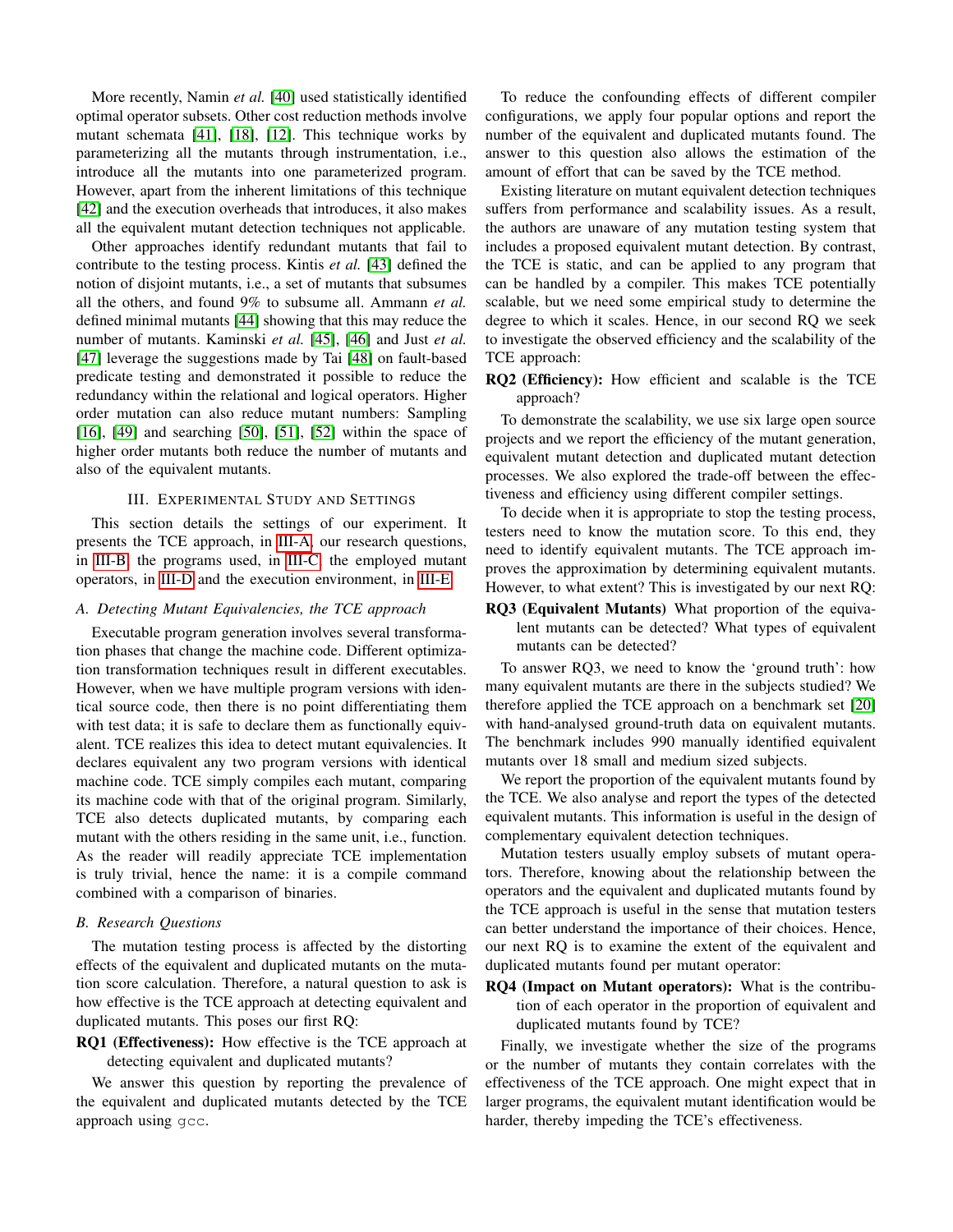RQ5 (Correlation Analysis): Does program size or number of mutants affect TCE?

We answer this question by investigating correlations between the number of equivalent and duplicated mutants found by TCE and program and mutant set size.

### <span id="page-4-0"></span>*C. Subject Programs*

We used two sets of subjects. The first is composed of six large open source programs. In this set, we choose 'realworld' programs that vary in size and application domain. The second set was taken from the study of Yao *et al.* [\[20\]](#page-10-19) and it is composed of 18 subjects. We choose this set because it is accompanied by manually identified equivalent mutants. The availability of known equivalent mutants allows us to answer the RQ3, because it provides a 'ground truth' on the undersidable equivalence question for a set of subjects. The rest of RQs are answered using the larger programs.

Regarding the large programs, compiling all their mutants constitutes a time consuming task. This is due the increase of the mutants according to the size of the programs. It is evident by our reported results, presented in Section [IV-B,](#page-5-2) where it took more than 50 hours to compile only the mutants involved in the *Vim-Eval* component (under *-O3*). TCE may be scalable in itself, but applying it to all possible mutants of a large program is clearly infeasible.

Though there are techniques to reduce the number of mutants, i.e., by sampling, we prefer not to use them in case we unintentionally bias our sample of mutants. We prefer to sample, safer, over the code to be mutated in a systematic way so that we do not pre-exclude any mutants from our investigation. Therefore, we rank their source files according to their lines of code. Then, we select the two largest components. On these two components we apply mutation to all the functions they contain.

Table [II](#page-4-2) presents the information about the first set of subjects. The second set contains 8 programs with lines of code ranging from 10 to 42 lines, 7 programs with 137 to 564 lines and 3 real-world programs with 9,564 to 35,545 lines. Additional details for this programs can be found in [\[20\]](#page-10-19).

The *Gzip* and *Make* are GNU utility programs. The first program performs file compression and the second one builds automatically executable files from several source code files. The two largest components of *Gzip* are the 'trees' and 'gzip'. The former implements the source representation using variable-length binary code trees and the later implements the main command line interface for the *Gzip* program. The two largest components of the *Make* program are 'main' and 'job'. The later implements utilities for managing individual jobs during the source building processes and the former implements the command line interface. The *GSL* (GNU Scientific Library) is a C/C++ numerical library, which provides a wide range of common mathematical functions. Its two largest components are 'gen' and 'blas'. The 'gen' implements utilities that compute eigenvalues for generalised vectors and matrices. The 'blas' implements BLAS operations for vectors and dense matrices.

<span id="page-4-2"></span>TABLE II: Subject program details: the 'LoC' shows the lines of code of the project; 'Comp' and 'Comp-Size' shows the components considered and their size; The 'Func' and 'Muts' show the number of functions and mutants of the components.

| Program                  | Loc     | Comp  | Comp-Size | Func | <b>Muts</b> |
|--------------------------|---------|-------|-----------|------|-------------|
| $Gzip-1.6$               | 7,323   | tree  | 1.075     | 14   | 3,859       |
|                          |         | gzip  | 1,744     | 26   | 4.402       |
| <b>MSMTP-1.4.32</b>      | 13.068  | smtp  | 1.914     | 23   | 3,479       |
|                          |         | msmtp | 4.096     | 26   | 9.967       |
| Make $4.0$               | 32,122  | main  | 3,439     | 11   | 2,268       |
|                          |         | job   | 3,618     | 10   | 2,106       |
| $\operatorname{Git-2.1}$ | 106.012 | refs  | 3,726     | 121  | 6.644       |
|                          |         | diff  | 5,024     | 125  | 12.855      |
| $GSL-1.16$               | 228,863 | gen   | 2.116     | 20   | 7.260       |
|                          |         | blas  | 2.190     | 106  | 3,889       |
| $Vim-7.2$                | 362,769 | spell | 16.181    | 136  | 33,188      |
|                          |         | eval  | 22,827    | 374  | 39.244      |
| <b>Total</b>             | 750,157 |       | 67,950    | 992  | 129,161     |

The program *MSMTP* is an SMTP client for sending and receiving emails. The components studied are the 'smtp' and the 'msmtp'. The 'smtp' implements the coreutilities for exchanging information with SMTP servers and the 'msmtp' component implements the command line interface for *MSMTP*.

The program *Git* is a source code management system and the components selected are the 'refs' and 'diff'. The 'refs' implements the 'reference' data structure that associates history edits with SHA-1 values and the 'diff' component implements utilities for checking differences between git objects, for example commits and working trees.

Finally, the program *Vim* is a configurable text editor. The selected components, 'spell' and 'eval', implement utilities for checking and built-in expression evaluation, respectively.

## <span id="page-4-1"></span>*D. Mutant Operators*

Based on previous research on mutant operator selection, we identify and use two sets of operators.The first set, proposed by Offutt *et al.* [\[39\]](#page-10-38), is composed of five operators, i.e., ABS, AOR, LCR, ROR, and UOI. We use this set due to its extensive use in literature [\[10\]](#page-10-9). The second set was used in the studies of Andrews *et al.* [\[2\]](#page-10-1), [\[53\]](#page-10-52), where it was shown that it provides accurate predictions of the real fault detection ability of the test suites.

This set is composed of eight operators; three of them, i.e., AOR, LCR and ROR, are drawn from the first set, while, the other five, i.e., CRCR, OAAA, OBBN, OCNG and SSDL, are designed to cater the common C faults. A detailed description of the operators is reported in Table [III.](#page-5-3)

To generate the mutants, we use MILU [\[54\]](#page-10-53), an open source mutation testing tool for C. We detail exactly how the operators were applied since this is an important piece of information that differs from one tool to another. The ABS and UOI operators were only applied on numerical variables. The CRCR was applied to integer and floating numeric constants.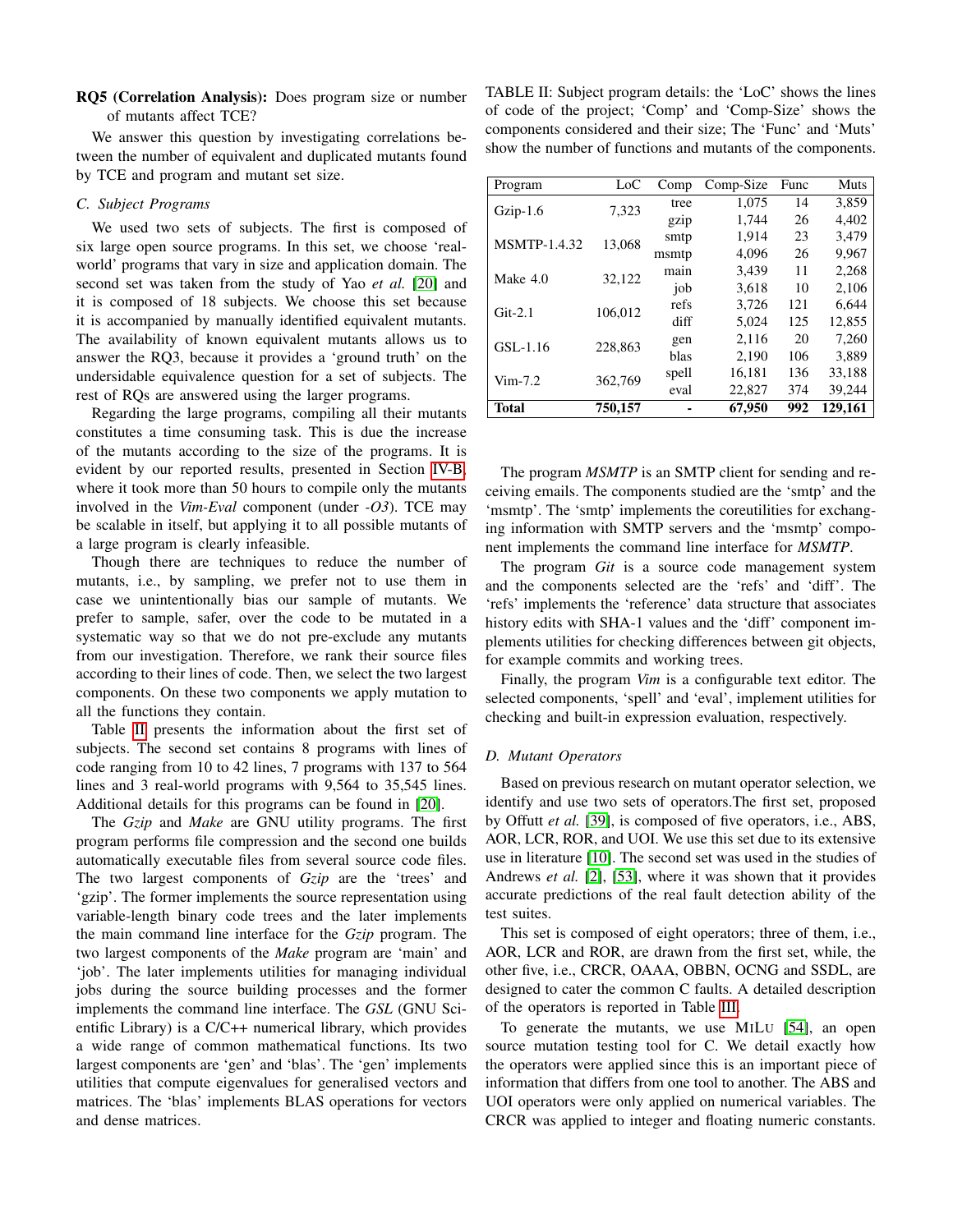TABLE III: The mutant operators used.

<span id="page-5-3"></span>

| Name                                                   | Description                                                                                             |
|--------------------------------------------------------|---------------------------------------------------------------------------------------------------------|
| <b>ABS:</b> Absolute Value<br>Insertion                | $\{(e, abs(e)), (e, -abs(e))\}$                                                                         |
| <b>AOR:</b> Arithmetic Op-<br>erator Replacement       | $\{(x, y) \mid x, y \in \{+, -, *, /, \setminus\mathcal{E}\} \land x \neq y\}$                          |
| <b>LCR</b> : <i>Logical Con-</i><br>nector Replacement | $\{(x,y) \mid x,y \in \{\& \& , \perp\}\land x \neq y\}$                                                |
| erator Replacement                                     | <b>ROR:</b> Relational Op- $\{(x, y)   x, y \in \{>,, >=, <, <=, ==, \perp =\} \land$<br>$x \neq y$     |
| <b>UOI</b> : Unary Operator<br>Insertion               | $\{(v, -v), (v, v--), (v, +v), (v, v++)\}$                                                              |
| stant replacement                                      | <b>CRCR:</b> Integer con- $\{(c_i, x) \mid x \in \{1, -1, 0, c_i + 1, c_i -$<br>$1, -c_i \}$            |
| signment mutation                                      | <b>OAAA:</b> Arithmetic as- $\{(x, y)   x, y \in \{+=, -=, *=, /=, \setminus =\$\} \land$<br>$x \neq y$ |
| <b>OBBN</b> : Bitwise oper-<br><i>ator mutation</i>    | $\{(x, y) \mid x, y \in \{\alpha, \beta\} \land x \neq y\}$                                             |
| <b>OCNG</b> : Logical con-<br>text negation            | $\{(e,!(e))   e \in \{\text{if}(e), \text{while}(e)\}\}\$                                               |
| <b>SSDL</b> :<br><i>Statement</i><br>Deletion          | $\{(s, \text{remove}(s))\}$                                                                             |

No mutant operator was applied on the variables of the lefthand side of assignment statements; we only apply them at the right hand sides. All operators are applied recursively to all sub expressions. Further details and the implementation of the operators can be found on the webpage of  $MILU<sup>1</sup>$  $MILU<sup>1</sup>$  $MILU<sup>1</sup>$ .

#### <span id="page-5-1"></span>*E. Experimental Environment*

All our experiments were undertaken on the Microsoft Azure Cloud platform using a A9 Compute Intensive Instance in the Ubuntu 14.04 operating system with compiler gcc 4.8. To compile the mutants we used four configuration options. We compile with no optimisation settings, denoted as *None*, and with the three popular ones, as realized by the gcc compiler, denoted as *-O*, *-O2* and *-O3* . We use the Linux time utility to measure the CPU execution time of all the involved processes. To check whether two binaries are equivalent we use the 'diff' utility with the flag '–binary'. In short, we use a gcc -flag' combined with a 'diff'.

#### <span id="page-5-0"></span>IV. RESULTS & ANSWERS TO RESEARCH QUESTIONS

This section reports our results and provides answers to the research questions.

## *A. RQ1: TCE Effectiveness*

To assess the effectiveness of the TCE approach, answering RQ1, we measure the number of the detected equivalent and duplicated mutants. We also measure the proportions of these mutants per program, computed as the percentage of the detected to introduced. When mutants are mutually equivalent to each other, i.e., they are duplicated, one of them should be kept, while, the other(s) should be discarded. In our results we only report the number of mutants that should be discarded.

Table [IV](#page-6-0) reports our results per program and per considered optimization option. Overall, these results indicate that TCE can detects in total 9,551 equivalent mutants, accounting for 7.4% of all mutants. TCE also detected 27,163 duplicated mutants, which account for 21% of all mutants. Overall, TCE can thus remove approximately 28% of all mutants.

Figure [1](#page-5-5) depicts the proportions of both equivalent and duplicated mutants detected per program. The horizontal axis of the graph is ordered by the size of the components while the vertical axis records the proportions of mutants detected. From these results, it is evident that all the subjects have a reasonably high proportion of equivalent and duplicated mutants. The proportions of equivalent mutants detected varies from program to program. In the worst case it is 3%, while, in the best it is 17%. We observe a small variation in the proportions of the identified equivalent and duplicated mutants. The only exceptions are the *Gsl-Blas* and *Gsl-Gen* components. In the former case, TCE detects many equivalent mutants and very few duplicated ones, while, in the later case, it detects very few equivalent mutants and a similar to the other programs ratio of duplicated mutants. This divergence is mainly attributed to the internal structure and code characteristic of the component.

Finally, Table [IV](#page-6-0) reveals that, depending on the options used, the detected equivalencies differ. For instance, the *-O3* option found on average 84% and 100% of the equivalent and duplicated mutants that are detected by applying all the options. Interestingly, with respect to equivalent mutants, among the different optimization options, i.e., *-O*, *-O2* and *- O3*, there is no clear winner and their behavior varies between programs. However, the overall differences are relatively small between the options. With respect to duplicated mutants, the results are clear and they show that the best options are the *-O2* and *-O3*.

## <span id="page-5-2"></span>*B. RQ2: TCE Efficiency*

To assess the efficiency of the TCE approach and answer the RQ2, we report the CPU execution time. Table [V](#page-6-1) summarises the execution time of TCE in total, average and per employed component, using the four studied compiler settings.The columns 'Comp.', 'Eq.D.' and 'D.D.' record the execution time with respect to the compilation process, the equivalent mutant detection and duplicated mutant detection, per considered compilation option, respectively.

<span id="page-5-5"></span>

Fig. 1: The proportion of equivalent and duplicated mutants detected by TCE per program studied.

<span id="page-5-4"></span><sup>1</sup>https://github.com/yuejia/Milu/tree/develop/src/mutators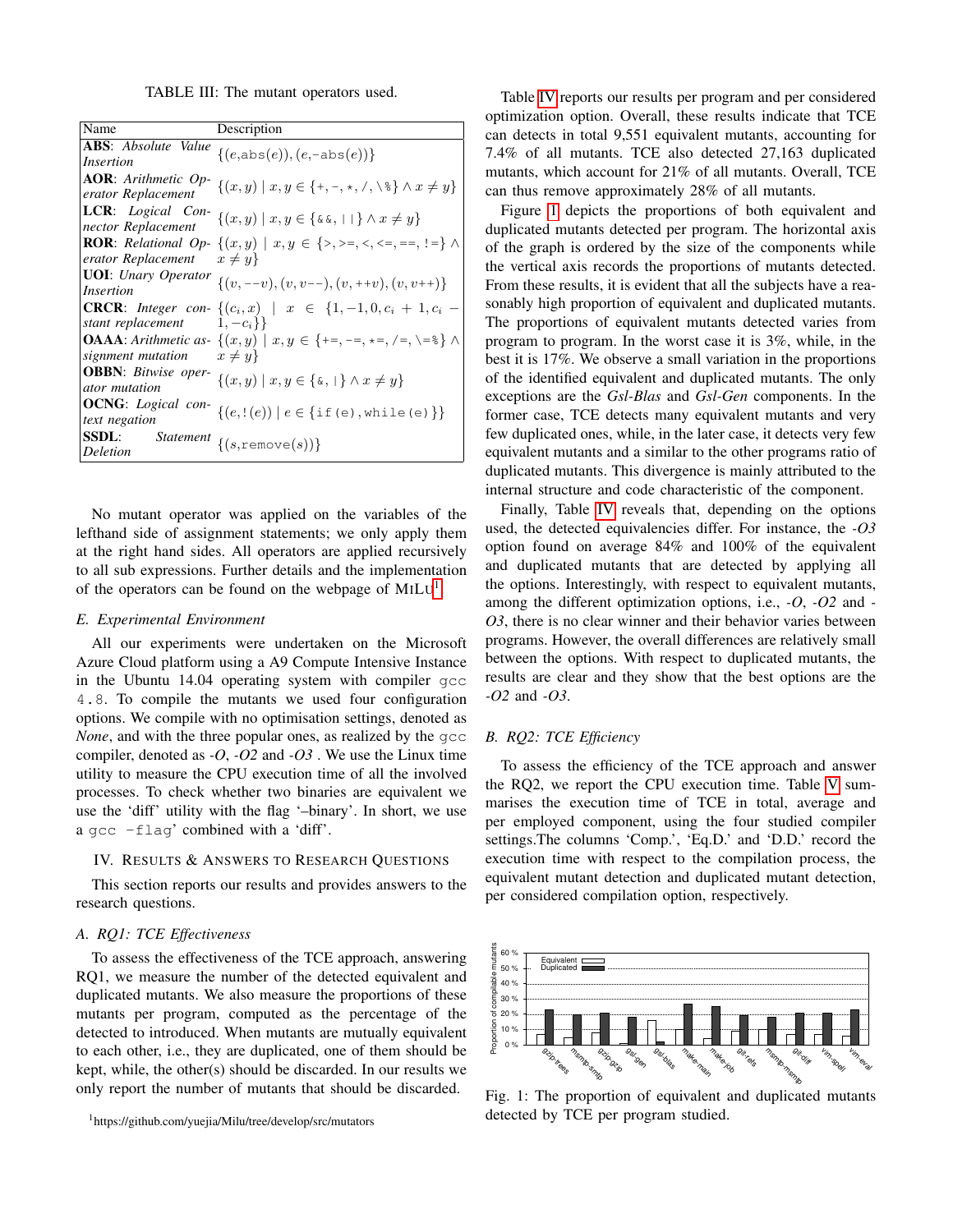<span id="page-6-0"></span>TABLE IV: Equivalent and duplicated mutants detected by TCE. 'None', '-O', '-O2' and '-O3' report the fraction of all identified equivalent mutants that were detected per optimization flag. 'Number of Mutants' reports the distinct number of detected mutants by all the options together and '% of all Mutants' reports the percentage of detected to the number of mutants.

| Program      | None |      | $-$ O |      | $-O2$ |      | $-O3$ |      |       | Number of Mutants | % of all Mutants |      |  |
|--------------|------|------|-------|------|-------|------|-------|------|-------|-------------------|------------------|------|--|
|              | Eq.  | Dup. | Eq.   | Dup. | Eq.   | Dup. | Eq.   | Dup. | Eq.   | Dup.              | Eq.              | Dup. |  |
| Gzip-Gzip    | 0.58 | 0.85 | 0.92  | 0.97 | 0.94  | 0.99 | 0.96  | 1.00 | 353   | 942               | $8\%$            | 21%  |  |
| Gzip-Trees   | 0.42 | 0.60 | 0.73  | 0.90 | 0.97  | 0.99 | 0.96  | 1.00 | 302   | 910               | 8%               | 24%  |  |
| Vim-Spell    | 0.33 | 0.72 | 0.76  | 0.92 | 0.93  | 1.00 | 0.87  | 1.00 | 2493  | 7113              | 8%               | 21%  |  |
| Vim-Eval     | 0.49 | 0.83 | 0.88  | 0.92 | 0.61  | 0.99 | 0.63  | 1.00 | 2570  | 9028              | 7%               | 23%  |  |
| Make-Main    | 0.28 | 0.97 | 0.56  | 1.00 | 0.95  | 0.97 | 0.95  | 0.97 | 236   | 625               | 10%              | 27%  |  |
| Make-Job     | 0.47 | 0.87 | 0.85  | 0.95 | 0.90  | 0.98 | 1.00  | 1.00 | 101   | 529               | $5\%$            | 25%  |  |
| Git-Diff     | 0.43 | 0.85 | 0.85  | 0.97 | 0.92  | 0.99 | 0.97  | 1.00 | 921   | 2755              | 7%               | 21%  |  |
| Git-Refs     | 0.42 | 0.83 | 0.84  | 0.96 | 0.94  | 0.99 | 0.97  | 1.00 | 602   | 1282              | 9%               | 19%  |  |
| Msmtp-Msmtp  | 0.66 | 0.72 | 0.95  | 0.86 | 0.73  | 0.97 | 0.76  | 1.00 | 1017  | 1835              | $10\%$           | 18%  |  |
| Msmtp-Smtp   | 0.33 | 0.79 | 0.97  | 0.96 | 0.96  | 0.99 | 0.97  | 1.00 | 178   | 696               | 5%               | 20%  |  |
| Gsl-Blas     | 1.00 | 1.00 | 1.00  | 1.00 | 1.00  | 1.00 | 1.00  | 1.00 | 651   | 102               | 17%              | 3%   |  |
| Gsl-Gen      | 0.66 | 0.93 | 0.96  | 0.99 | 0.97  | 1.00 | 0.95  | 0.99 | 127   | 1346              | $2\%$            | 19%  |  |
| <b>Total</b> | 0.49 | 0.80 | 0.86  | 0.94 | 0.83  | 0.99 | 0.84  | 1.00 | 9,551 | 27,163            | 7%               | 21%  |  |

<span id="page-6-1"></span>TABLE V: Execution time: compilation 'Comp.', equivalent mutant detection 'Eq.D.' and duplicated mutant detection 'D.D.'.

| Program        |                            | None          |        |         | $-O$          |        |         | $-02$          |        | $-O3$   |               |       |  |
|----------------|----------------------------|---------------|--------|---------|---------------|--------|---------|----------------|--------|---------|---------------|-------|--|
|                | $\overline{\text{Comp}}$ . | Eq.D.         | D.D.   | Comp.   | Eq.D.         | D.D.   | Comp.   | Eq.D.          | D.D.   | Comp.   | Eq.D.         | D.D.  |  |
|                |                            | sec           |        |         | sec           |        |         | sec            |        | sec     |               |       |  |
| Gzip-Trees     | 269                        | 8             | 112    | 532     | 8             | 231    | 747     | 8              | 165    | 1,217   | 8             | 183   |  |
| Msmtp-Smtp     | 405                        | $\mathcal{I}$ | 180    | 743     | 7             | 163    | 1,085   | $\overline{7}$ | 201    | 1,145   | 7             | 197   |  |
| Gzip-Gzip      | 496                        | 8             | 230    | 941     | 9             | 212    | 1,444   | 9              | 236    | 1,578   | 9             | 230   |  |
| Gsl-Gen        | 1,352                      | 14            | 193    | 2,663   | 14            | 215    | 3,945   | 15             | 196    | 3,988   | 15            | 212   |  |
| Gsl-Blas       | 814                        | $\mathbf{r}$  | 58     | 1,318   | $\mathcal{I}$ | 53     | 1,864   | $\overline{7}$ | 61     | 1,914   | $\mathcal{I}$ | 59    |  |
| Make-Main      | 322                        | 4             | 138    | 654     | 5             | 155    | 994     | 5              | 148    | 1,099   | 5             | 139   |  |
| Make-Job       | 243                        | 4             | 112    | 488     | 4             | 93     | 747     | 4              | 89     | 997     | 4             | 133   |  |
| Git-Refs       | 2,087                      | 13            | 243    | 4.038   | 14            | 201    | 5.878   | 13             | 232    | 10,432  | 14            | 226   |  |
| Msmtp-Msmtp    | 1,929                      | 21            | 251    | 3.801   | 21            | 274    | 6.019   | 21             | 218    | 6.751   | 21            | 266   |  |
| Git-Diff       | 5,662                      | 27            | 516    | 11,015  | 26            | 470    | 17,650  | 25             | 446    | 22,318  | 26            | 399   |  |
| Vim-Spell      | 20,832                     | 65            | 348    | 51,475  | 65            | 304    | 85,313  | 65             | 327    | 142,218 | 67            | 335   |  |
| Vim-Eval       | 36,890                     | 79            | 287    | 81,981  | 81            | 266    | 132,888 | 77             | 408    | 180,505 | 77            | 365   |  |
| <b>Total</b>   | 71,301                     | 257           | 2,668  | 159,649 | 261           | 2,637  | 258,574 | 256            | 2,727  | 374,162 | 260           | 2,744 |  |
| <b>Average</b> | 22<br>222<br>5,942         |               | 13,304 | 22      | 220           | 21,548 | 21      | 227            | 31,180 | 22      | 229           |       |  |

These results reveal that the execution time of the equivalence detection process is reasonably small compared to the compilation one. For instance, TCE requires on average 22 seconds, on all the cases, to detect equivalent mutants, while, the average compilation cost is 5,942 seconds in the best case.

A similar case arises when considering the costs for detecting duplicated mutants. While this is approximately an order of magnitude higher than the cost of detecting equivalent mutants, it is still reasonable; 225 seconds, and no more than 1/30 of the cheapest compilation cost. It is noted that our approach checks for equivalencies only the combinations of mutants that are located on the same function.

Therefore, the reported time is analogous to the number of combinations between the mutants located at each function of the project and not between the whole combinations of all project mutants.

Our results show that the compilation time of the *-O3* option is almost 5 times higher than the *None* option. However, this is counterbalanced by the improved effectiveness of the option. In this case, the total time spend for compiling, detecting equivalent and duplicated mutants is respectively 374,162, 260 and 2,744 seconds. Therefore, TCE analyzed 129,161 mutants in 377,166 seconds. This time accounts for less than 3 seconds per mutant suggesting that it is reasonably fast.

## *C. RQ3: Equivalent Mutants*

To determine the ratio of detected to all existing equivalent mutants, we applied TCE to the equivalent mutants identified by Yao *et al.* [\[20\]](#page-10-19), using the accompanying website data from www0.cs.ucl.ac.uk/staff/Y.Jia/projects/equivalent\_mutants/. This site is regularly updated, so data may differ slightly

from those previously reported [\[20\]](#page-10-19). Additional details about these data can be found on the website.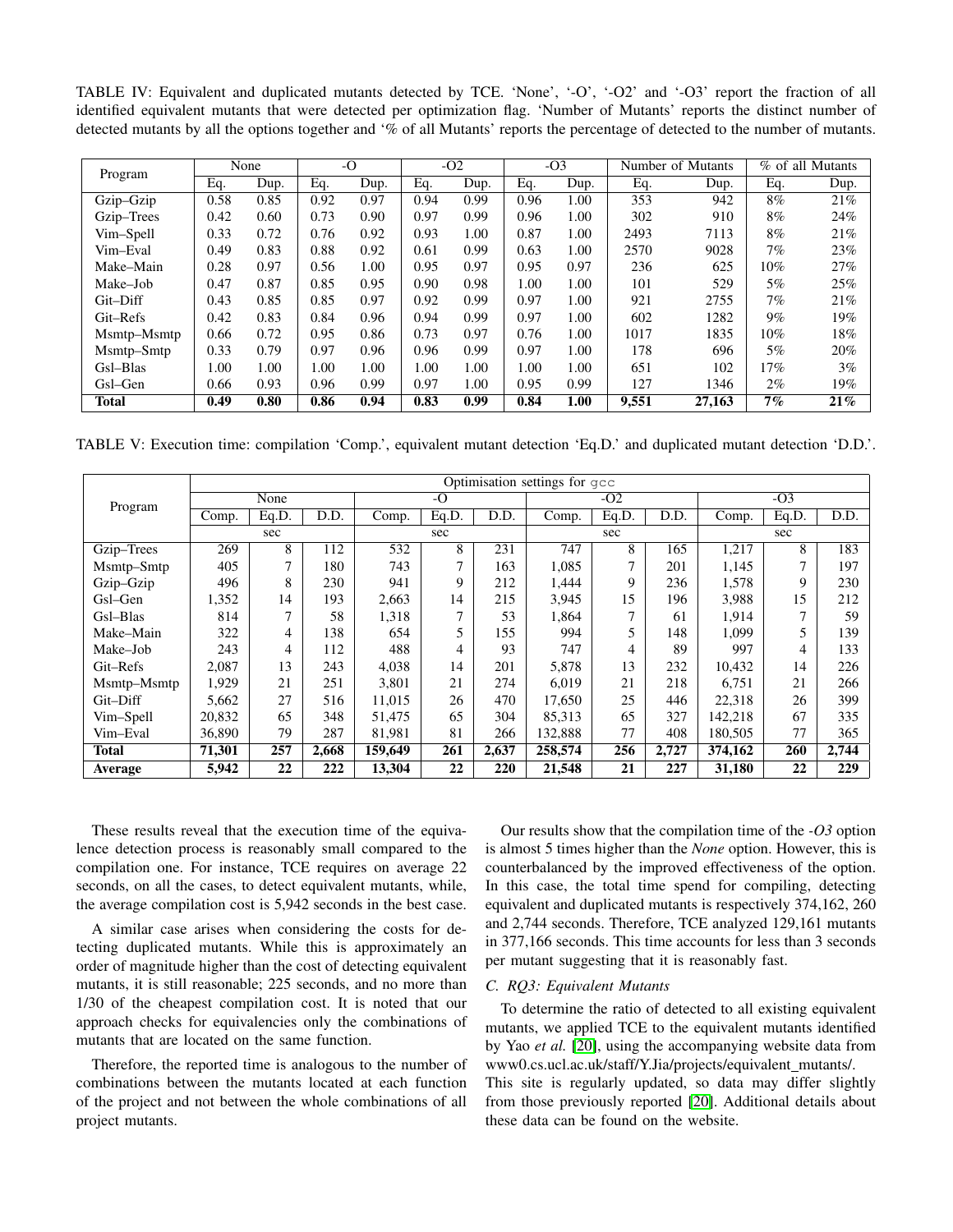<span id="page-7-0"></span>TABLE VI: Number 'No.' and proportion '%' of detected equivalent mutants on the Yao *et al.* [\[20\]](#page-10-19) benchmark set.

| Program       |     | None            |     | -O              |     | $-O2$           | $-O3$ |                 |  |
|---------------|-----|-----------------|-----|-----------------|-----|-----------------|-------|-----------------|--|
|               | No. | $\overline{\%}$ | No. | $\overline{\%}$ | No. | $\overline{\%}$ | No.   | $\overline{\%}$ |  |
| Min           | 0   | $0\%$           | 7   | 78%             | 9   | 100%            | 9     | $100\%$         |  |
| <b>Bubble</b> | 0   | $0\%$           | 2   | 22%             | 4   | 44%             | 2     | 22%             |  |
| Profit        | 0   | $0\%$           | 24  | 52%             | 24  | 52%             | 24    | 52%             |  |
| Mid           | 0   | $0\%$           | 14  | 74%             | 14  | 74%             | 14    | 74%             |  |
| Prime         | 0   | $0\%$           | 2   | 22%             | 6   | 67%             | 6     | 67%             |  |
| Triangle      | 0   | $0\%$           | 16  | 40%             | 16  | 40%             | 16    | 40%             |  |
| <b>Insert</b> | 0   | $0\%$           | 11  | 58%             | 7   | 37%             | 7     | 37%             |  |
| Day           | 3   | 21%             | 6   | 43%             | 7   | 50%             | 7     | 50%             |  |
| Calendar      | 0   | $0\%$           | 12  | 39%             | 14  | 45%             | 14    | 45%             |  |
| Carsimulator  | 0   | $0\%$           | 33  | 75%             | 33  | 75%             | 33    | 75%             |  |
| Tcas          | 7   | 8%              | 7   | 8%              | 8   | $9\%$           | 8     | 9%              |  |
| Defroster     | 16  | 11%             | 20  | 14%             | 20  | 14%             | 20    | 14%             |  |
| Schedule      | 0   | $0\%$           | 14  | 29%             | 15  | 31%             | 15    | 31%             |  |
| Hashmap       | 0   | $0\%$           | 18  | 27%             | 18  | 27%             | 18    | 27%             |  |
| Replace       | 29  | 13%             | 29  | 13%             | 29  | 13%             | 29    | 13%             |  |
| Space         | 17  | 20%             | 22  | 25%             | 26  | 30%             | 27    | 31%             |  |
| Flex          | 8   | 20%             | 9   | 23%             | 12  | 30%             | 12    | 30%             |  |
| Make          | 21  | 35%             | 39  | 65%             | 39  | 65%             | 39    | 65%             |  |
| <b>Total</b>  | 101 | $10\%$          | 285 | $29\%$          | 301 | 30%             | 300   | 30%             |  |

Table [VI](#page-7-0) reports the number and the proportions of equivalent mutants detected by TCE when using the different settings. The results are surprisingly good. They reveal that TCE can detect from 9% to 100% of all the equivalent mutants. This number accounts for 30% on average which is approximately 7% of all the mutants (both killable and equivalent mutants). These results are achieved within a few seconds with the potential to save considerable manual and computational resources. Together with the previously presented results, we conclude that TCE is effective and practically applicable on large real-world programs.

Regarding the types of the equivalent detected mutants, i.e. second part of RQ3, we recall that equivalent mutants are equivalent because: a) they reside in unreachable code, b) it is impossible to affect the program state that pertains immediately after mutant execution or c) there is no possible way to propagate the infection they introduce to the program output. Interestingly, the equivalent mutants detected by TCE reside within all of these categories. In particular, TCE detected 6%, 25% and 45% of the equivalent mutants caused by the a), b), and c), respectively.

#### *D. RQ4: Mutant Operators*

To determine the influence of the mutant operators on the effectiveness of TCE, answering RQ4, we measure the number of detected equivalent and duplicated mutants per operator. We also measure the ratios of detected to introduced mutants by the studied operators. It is noted that the choice of which mutants should be discarded when computing the duplicated mutants, can unfairly influence the reported numbers with respect to the mutant operators that they belong to. To avoid this, in this section we report the number and proportions of all the mutants that are duplicated and not the discarded ones.

Table [VII](#page-8-1) reports the number and proportions of the equivalent and duplicated mutants found by TCE per program and operator. These results suggest that on different programs a similar proportion of equivalent and duplicated mutants can be detected by TCE. The only exceptions are the *Gsl-Blas* and *Gsl-Gen* components.

Figure [2](#page-7-1) depicts the proportions of equivalent and duplicated mutants detected per operator. The horizontal axis follows the presentation order of the operators from Table [VII,](#page-8-1) while, the vertical axis records the proportions of detected mutants. These results reveal that the ABS and UOI operators introduce at least 15% equivalent mutants of all that they introduce. They also show that TCE detects more than 5% of equivalent mutants produced by the ABS, ROR, UOI and CRCR operators. Regarding the duplicated mutants, TCE detects large proportions, above 10%, on all of them but, the ABS, LCR and OAAA. Interestingly, the LCR operator seems to produce very few equivalent or duplicated mutants.

In conclusion, our results show that all but the LCR and OAAA operators produce a relatively high ratio of useless mutants, i.e., equivalent and duplicated. In practice this involves a huge overhead that, fortunately, can be saved by TCE.

## *E. RQ5: Program Size and Mutant Equivalencies*

To answer RQ5, we use the Spearman rank correlation coefficient  $\rho$ . This is a non-parametric statistical test that measures whether two variables' ranks are related, i.e., it assesses the monotonic relationship between the two variables. The Spearman correlation gives values in the range of  $[-1, +1]$ with 0 indicating no relationship and  $+1$  indicating a perfect one (-1, also implies a perfect inverse relationship).

We found a correlation between the number of mutants and the number of equivalent mutants detected ( $\rho = 0.818$ ). Since more mutants leads to more equivalent ones [\[20\]](#page-10-19), this result suggests that TCE can identify a certain amount of them. A stronger correlation was also found for the number of mutants and the detected duplicated ( $\rho = 0.930$ ). This is a surprising result since it indicates that a certain percentage of duplicated mutants is always produced by the operators.

We also study the relation between the program size and the number of detected equivalent mutants. We found a medium to small correlation ( $\rho = 0.692$ ). A slightly lower correlation was found between the size of program and the number of duplicated mutants ( $\rho = 0.650$ ).

<span id="page-7-1"></span>

Fig. 2: The proportion of equivalent and duplicated mutants detected by TCE per mutant operator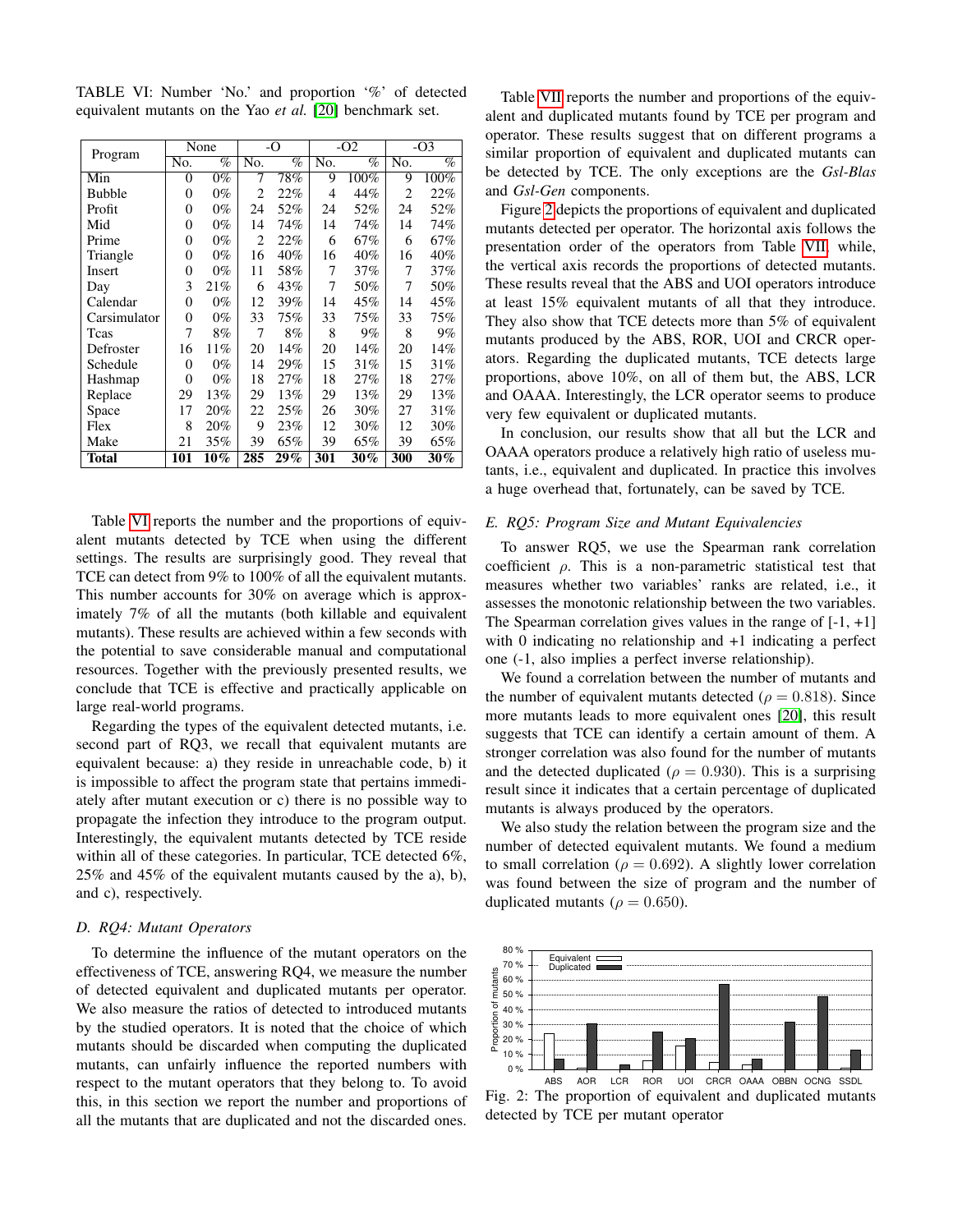<span id="page-8-1"></span>TABLE VII: Number 'No.' and proportion '%' of equivalent and duplicated mutants detected by TCE per operator.

| <b>Equivalent Mutants</b> |              |                          |                |                          |                  |            |                |                 |                           |                          |             |       |                  |                          |                |                          |              |             |                |                 |
|---------------------------|--------------|--------------------------|----------------|--------------------------|------------------|------------|----------------|-----------------|---------------------------|--------------------------|-------------|-------|------------------|--------------------------|----------------|--------------------------|--------------|-------------|----------------|-----------------|
| Program                   | <b>ABS</b>   |                          | <b>AOR</b>     |                          |                  | <b>LCR</b> | <b>ROR</b>     |                 | <b>UOI</b>                |                          | <b>CRCR</b> |       |                  | <b>OAAA</b>              |                | <b>OBBN</b>              | <b>OCNG</b>  |             | <b>SSDL</b>    |                 |
|                           | No.          | $\%$                     | No.            | $\%$                     | No.              | $\%$       | No.            | $\%$            | No.                       | $\%$                     | No.         | $\%$  | No.              | $\%$                     | No.            | $\%$                     | No.          | $\%$        | No.            | $\%$            |
| Gzip-Trees                | 111          | 27%                      | 3              | $0\%$                    | $\overline{0}$   | $0\%$      | 44             | 9%              | 74                        | 9%                       | 39          | 2%    | $\mathbf{0}$     | $0\%$                    | $\mathbf{0}$   | $0\%$                    | 1            | $1\%$       | 30             | 11%             |
| Msmtp-Smtp                | 43           | 27%                      | 3              | 1%                       | $\overline{0}$   | $0\%$      | 7              | 1%              | 102                       | 32%                      | 19          | $1\%$ | 0                | $0\%$                    | 0              | $0\%$                    | $\theta$     | $0\%$       | $\overline{4}$ | $0\%$           |
| Gzip-Gzip                 | 42           | 27%                      | 1              | $0\%$                    | 10               | 16%        | 37             | 4%              | 70                        | 22%                      | 141         | 6%    | 0                | $0\%$                    |                | 2%                       | 6            | 2%          | 45             | 7%              |
| Gsl-Gen                   | 24           | 2%                       | 6              | $0\%$                    | $\mathbf{0}$     | $0\%$      | 22             | 4%              | 14                        | 21%                      | 59          | $1\%$ | $\Omega$         | $0\%$                    | $\mathbf{0}$   | $\overline{\phantom{0}}$ | $\theta$     | $0\%$       | $\overline{2}$ | $0\%$           |
| Gsl-Blas                  | $\mathbf{0}$ | $0\%$                    | $\mathbf{0}$   | $\overline{\phantom{0}}$ | $\overline{0}$   | $0\%$      | $\mathbf{0}$   | $0\%$           | $\theta$                  | $\overline{\phantom{0}}$ | 650         | 50%   | $\theta$         | $\overline{\phantom{0}}$ | $\mathbf{0}$   | $\overline{\phantom{0}}$ | $\theta$     | $0\%$       | 1              | $0\%$           |
| Make-Main                 | 26           | 59%                      | 26             | 9%                       | $\overline{0}$   | $0\%$      | 38             | 10%             | 14                        | 15%                      | 104         | 9%    | 22               | 26%                      | $\mathbf{0}$   | $0\%$                    | 3            | 3%          | 3              | 1%              |
| Make-Job                  | 22           | 22%                      | $\Omega$       | $0\%$                    | $\mathbf{0}$     | $0\%$      | 16             | 4%              | 32                        | 16%                      | 27          | 2%    | $\mathbf{0}$     | $0\%$                    | $\mathbf{0}$   | $0\%$                    | $\theta$     | $0\%$       | $\overline{4}$ | 1%              |
| Git-Refs                  | 131          | 27%                      | $\overline{0}$ | $0\%$                    | 0                | $0\%$      | 19             | 2%              | 184                       | 19%                      | 260         | 8%    | $\boldsymbol{0}$ | $0\%$                    | $\mathbf{0}$   | $0\%$                    | $\mathbf{0}$ | $0\%$       | 8              | $0\%$           |
| Msmtp-Msmtp               | 131          | 20%                      | 8              | 3%                       | $\overline{0}$   | $0\%$      | $\overline{7}$ | $0\%$           | 216                       | 17%                      | 645         | 14%   | 0                | $0\%$                    | 0              | $0\%$                    | $\theta$     | $0\%$       | 10             | $0\%$           |
| Git-Diff                  | 189          | 22%                      | 4              | $0\%$                    | $\boldsymbol{0}$ | $0\%$      | 63             | 4%              | 328                       | 19%                      | 327         | 5%    | $\Omega$         | $0\%$                    | 0              | $0\%$                    | $\theta$     | $0\%$       | 10             | $0\%$           |
| Vim-Spell                 | 832          | 26%                      | 47             | 2%                       | $\theta$         | $0\%$      | 476            | 8%              | 760                       | 12%                      | 353         | 3%    | 9                | 3%                       | $\Omega$       | $0\%$                    | $\theta$     | $0\%$       | 16             | $0\%$           |
| Vim-Eval                  | 671          | 32%                      | 8              | $0\%$                    | $\overline{0}$   | $0\%$      | 697            | 7%              | 836                       | 20%                      | 331         | $1\%$ | $\theta$         | $0\%$                    | $\mathbf{0}$   | $0\%$                    | $\Omega$     | $0\%$       | 27             | $0\%$           |
| <b>Total</b>              | 2,222        | 24%                      | 106            | $1\%$                    | 10               | $0\%$      | 1,426          | 6%              | 2,630                     | 16%                      | 2,955       | 5%    | 31               | 3%                       | 1              | $0\%$                    | 10           | $0\%$       | 160            | $1\%$           |
|                           |              |                          |                |                          |                  |            |                |                 | <b>Duplicated Mutants</b> |                          |             |       |                  |                          |                |                          |              |             |                |                 |
|                           |              | <b>ABS</b><br><b>AOR</b> |                | <b>LCR</b>               |                  |            | <b>ROR</b>     |                 | <b>UOI</b>                |                          | <b>CRCR</b> |       | <b>OAAA</b>      |                          | <b>OBBN</b>    | <b>OCNG</b>              |              | <b>SSDL</b> |                |                 |
| Program                   | No.          | $\%$                     | No.            | $\overline{\%}$          | No.              | $\%$       | No.            | $\overline{\%}$ | No.                       | $\overline{\%}$          | No.         | $\%$  | No.              | $\%$                     | No.            | $\%$                     | No.          | $\%$        | No.            | $\overline{\%}$ |
| Gzip-Trees                | 24           | 5%                       | 139            | 42%                      | $\overline{c}$   | 20%        | 193            | 42%             | 239                       | 29%                      | 738         | 50%   | 8                | $10\%$                   | $\overline{4}$ | 80%                      | 44           | 80%         | 65             | 25%             |
| Msmtp-Smtp                | 6            | 3%                       | 66             | 35%                      | 3                | 6%         | 108            | 18%             | 46                        | 14%                      | 831         | 50%   | $\Omega$         | $0\%$                    | 3              | 25%                      | 71           | 63%         | 67             | 16%             |
| Gzip-Gzip                 | 8            | 5%                       | 25             | 19%                      | 1                | $1\%$      | 178            | 22%             | 74                        | 24%                      | 1193        | 56%   | $\boldsymbol{0}$ | $0\%$                    | 17             | 41%                      | 97           | 47%         | 88             | 14%             |
| Gsl-Gen                   | 28           | 3%                       | 418            | 21%                      | $\mathbf{0}$     | $0\%$      | 88             | 18%             | 8                         | 12%                      | 1691        | 55%   | 3                | 3%                       | $\mathbf{0}$   | $\overline{\phantom{0}}$ | 39           | 33%         | 53             | 8%              |
| Gsl-Blas                  | $\Omega$     | $0\%$                    | $\theta$       | $\overline{\phantom{0}}$ | $\Omega$         | $0\%$      | 88             | 5%              | $\theta$                  | $\overline{\phantom{0}}$ | $\theta$    | $0\%$ | $\Omega$         | $\overline{\phantom{0}}$ | $\Omega$       | $\overline{\phantom{0}}$ | 88           | 67%         | 28             | 4%              |
| Make-Main                 | $\mathbf{0}$ | $0\%$                    | 145            | 54%                      | $\mathbf{0}$     | $0\%$      | 90             | 24%             | 9                         | 10%                      | 701         | 64%   | $\Omega$         | $0\%$                    | $\theta$       | $0\%$                    | 34           | 41%         | 24             | 10%             |
| Make-Job                  | 3            | 3%                       | 41             | 66%                      | $\overline{c}$   | 5%         | 84             | 21%             | 33                        | 16%                      | 636         | 68%   | $\mathbf{0}$     | $0\%$                    | 5              | 31%                      | 41           | 47%         | 40             | 14%             |
| Git-Refs                  | 25           | 5%                       | 76             | 46%                      | 4                | 3%         | 170            | 21%             | 184                       | 19%                      | 1654        | 56%   | $\mathbf{0}$     | $0\%$                    | 27             | 50%                      | 70           | 24%         | 61             | 6%              |
| Msmtp-Msmtp               | 17           | 2%                       | 95             | 43%                      | 7                | 4%         | 188            | 13%             | 257                       | 20%                      | 2026        | 45%   | 13               | 13%                      | 9              | 33%                      | 149          | 35%         | 300            | 22%             |
| Git-Diff                  | 35           | 4%                       | 95             | 20%                      | 8                | 4%         | 357            | 23%             | 313                       | 18%                      | 3494        | 59%   | 11               | 18%                      | 47             | 35%                      | 142          | 23%         | 165            | 11%             |
| Vim-Spell                 | 353          | 11%                      | 730            | 32%                      | 16               | 4%         | 1888           | 31%             | 1306                      | 21%                      | 6809        | 59%   | 22               | 8%                       | 23             | 27%                      | 533          | 60%         | 504            | 18%             |
| Vim-Eval                  | 124          | 5%                       | 329            | 38%                      | 16               | 2%         | 2503           | 28%             | 1036                      | 24%                      | 10793       | 62%   |                  | $0\%$                    | 13             | 17%                      | 882          | 61%         | 430            | 11%             |
| <b>Total</b>              | 623          | 7%                       | 2,159          | 31%                      | 59               | 3%         | 5,935          | 25%             | 3,505                     | 21%                      | 30,566      | 57%   | 58               | 7%                       | 148            | 32%                      | 2,190        | 49%         | 1,825          | 13%             |

We found a medium correlation between the size of program and the whole number of mutants ( $\rho = 0.671$ ). This result is surprising since it suggests that larger programs do not necessarily involve a higher number of mutants. In conclusion, our results indicate that both the number of mutants and the equivalences detected by TCE are more related to the code characteristics of the programs than to their size.

## V. IMPLICATIONS

<span id="page-8-0"></span>The proposed technique is solely based on the use of compilers, thereby avoiding the several limitations of other methods and tools. It does not require any sophisticated source code analysis techniques or any expensive test executions. Thus, it can be directly applied on real-world systems and can be easily incorporated within mutation testing tools.

We have seen that TCE reduces the total number of mutants by 28%, where 7% are equivalent and 21% are duplicated. The existence of so many 'useless' mutants has a distorting influence on the accuracy of the mutation score measurement. According to our results, at least the 21% of all the mutants are duplicated. This implies that the true mutation score might be underestimated or overestimated by killed or live duplicated mutants.

Therefore, it is possible that when we compare testing methods, one might have a 'fake' advantage (by killing more duplicated mutants than the other). Future empirical studies must remove these mutants to avoid biased results.

The time to detect equivalent and duplicated mutants is approximately 22 and 225 seconds per program. This indicates that once the mutants have been compiled, the equivalence detection comes 'almost for free'. This is an important finding because it suggests that TCE can be applied to remove equivalent and duplicated mutants before the application of other time consuming cost-reduction methods.

Interestingly, the detected mutant equivalencies are partly dependent on the compiler options used. Although it is rather unlikely that equivalent mutants detected by one compiler option are not equivalent according to another, to be absolutely sure, beyond any doubt that TCE guarantees equivalence, we need to know which compiler settings are going to be used in the deployment environment.

No previous research takes into account the particular compiler settings, but since we are using TCE we cannot ignore it. All previous work seems to assume that there is only one compiler option, but actually there are as many options as the actual settings used by the deployed programs.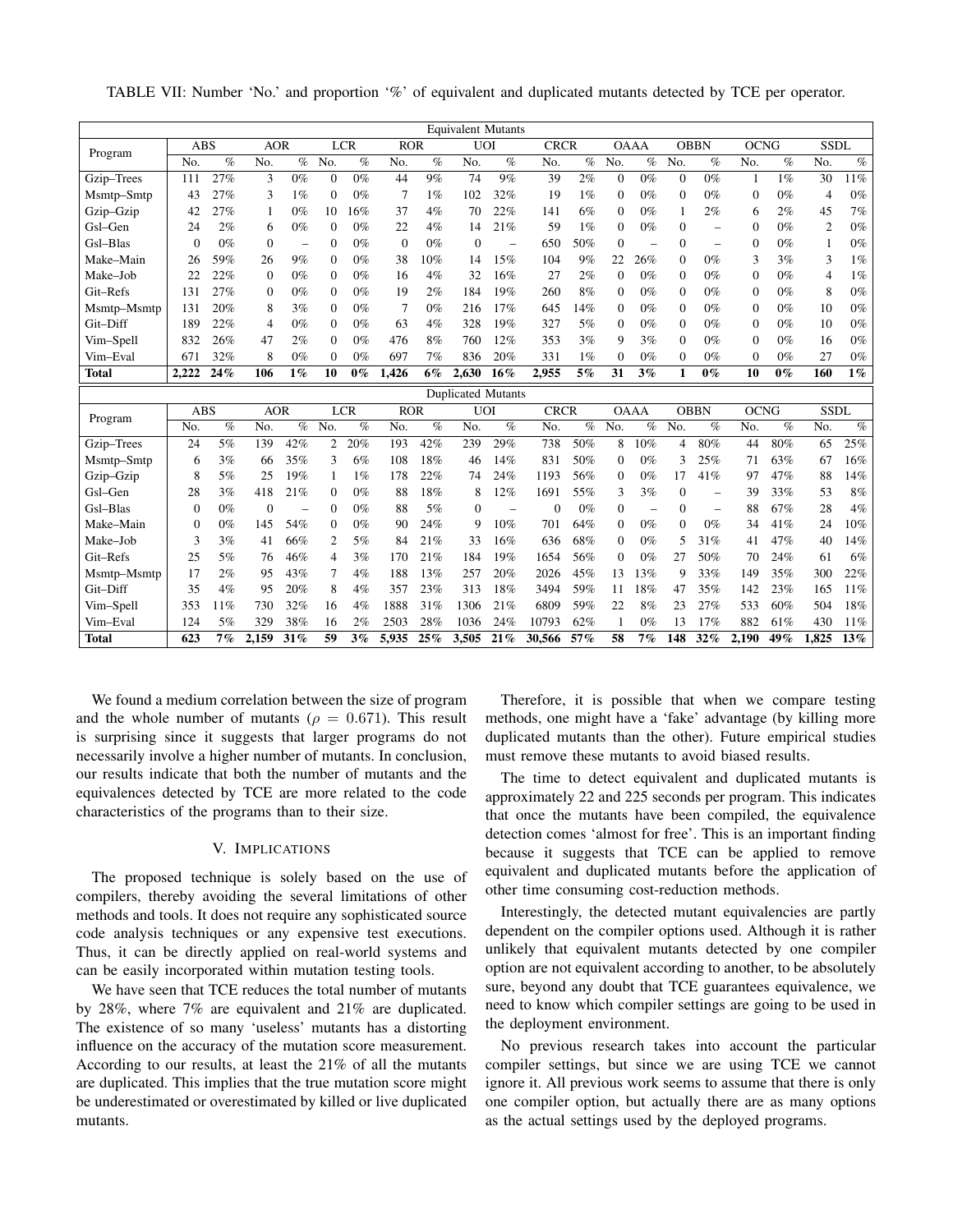When the deployed-code compiler settings are known, TCE can exploit this information. When they are unknown at mutation test time, we can investigate with a reasonable sample, checking for variance in equivalence behaviour. We investigated this using the four most popular compiler settings.

We explored the main gcc settings covering a wide range of optimization options and found that all of them can be used to detect mutant equivalencies (some are more effective than others of course). We also explored the trade off between effectiveness and efficiency using different settings. Our results suggest that the *-O* and *-O2* option are reasonably good, because they consume less compilation time than the *-O3* option. However, none of them is superior to the others in detecting equivalent mutants. We also studied only first order mutants. However, TCE is generic and can be applied to detect equivalent and duplicated higher order mutants.

Finally, we can advance our approach by using some form of either binary abstraction such as semantic interpretation, as done by BinJuice [\[55\]](#page-10-54), or checksum, as done by md5. The fist case might have an effect on the effectiveness of TCE while, the second one on the performance of the diff comparisons.

## VI. THREATS TO VALIDITY

<span id="page-9-0"></span>As it is usual in software engineering experiments, our subjects might not be representative. To ameliorate this issue, we selected 6 real-world programs, several orders of magnitude larger than those used in previous equivalent mutant detection studies, of varying size and application domain. We also performed an additional evaluation using a different set of programs, composed of 18 benchmark subjects, taken from the literature. Our approach provided similar results in these two sets, i.e., on average it detects equivalent mutants approximately as 7.4% of all the mutants on the 6 real-world programs, while on the 18 subjects of the literature it detects approximately 7.2%. Additionally, our results are in line with those reported in literature<sup>[2](#page-9-2)</sup> providing confidence that they are realistic. We studied the mutants of the C language and TCE implemented using gcc. Additional studies are needed to determine TCE performance on other languages.

Other threats are due to the use of software systems. Thus, the gcc compiler and the 'diff' utility may have defects. However, these systems are heavily tested and deployed. Thus, it is unlikely that they would have defects that would influence our results to a great extent. Implementation defects of MILU may have an influence. To reduce this threat we carefully check its results. However, we consider this threat as small since MILU has also been used by several authors in their studies, e.g., [\[4\]](#page-10-3), [\[57\]](#page-10-55), independently of us. Furthermore, we used the Yao *et al.* [\[20\]](#page-10-19) benchmark, which was entirely built by hand. These results served as a 'sanity check' to reduce the threat to validity.

Our results might be affected by our choice of mutation operators. To ameliorate this threat, we used all the popular operators (included in most existing mutation testing tools). We also included those empirically found to correlate with fault detection.

The use of the Yao *et al.* [\[20\]](#page-10-19) benchmark may also poses another threat. This is due to the manual analysis performed: some killable mutants may have been mistakenly identified as equivalent. However, this study was performed independently of the present one and hence, it is not likely that these kind of mistakes coincidentally match the results of TCE. Additionally, it is equally possible that any such mistakes have also led to the effectiveness of our method being underestimated.

Finally, all our subjects, tools and data are available in the accompanied website of the present paper<sup>[3](#page-9-3)</sup>. This helps reducing all the above-mentioned threats [\[58\]](#page-10-57) since independent researchers can check, replicate and analyse our findings.

## VII. CONCLUSIONS

<span id="page-9-1"></span>Software engineering is a unique mix of both science and engineering. Sometimes researchers (including the authors of this paper) can become so bedazzled by their search for clever science, that they may overlook simple yet effective engineering solutions that lie within their grasp. We report on one such case in this paper: the search for techniques to ameliorate the effect of equivalent mutants on mutation testing.

Previous, work has concentrated on complicated detection techniques involving sophisticated semantic dependence analysis, meaning-preserving transformation rules and constraint solving techniques. Unfortunately, these techniques proved neither sufficiently scalable nor widely applicable to have become adopted in production tools or research prototypes.

By contrast, the Trivial Compiler Equivalence approach that we advocate in this paper is both as scalable and as widely applicable as the compiler technology upon which it rests. We simply declare to be equivalent, any mutant for which the compiled object code is identical to the program from which is constructed. Our contribution does not lie in the proposal of this technique, which is, as the name implies, *trivial*. Rather, the contribution of this paper is to demonstrate that TCE can detect a large proportion of real-world equivalent mutants.

Our empirical study on 18 benchmarks shows that 30% of equivalent mutants can be detected by TCE. Perhaps more importantly, in a set of six large programs we found that TCE can also detect more than 7% of all mutants to be equivalent; perhaps as many as 30% of all equivalent mutants respectively.

#### VIII. ACKNOWLEDGMENTS

Mike Papadakis is supported by the National Research Fund, Luxembourg, INTER/MOBILITY/14/7562175. Mark Harman is partly supported by the UK EPSRC projects EP/I033688 (GISMO) and EP/G060525, a 'Platform Grant' for the Centre for Research on Evolution Search and Testing (CREST) at UCL. Yue Jia is supported by the EPSRC project EP/J017515 (DAASE) and by Microsoft Azure Grant 2014.

<span id="page-9-2"></span><sup>&</sup>lt;sup>2</sup>Offutt and Pan [\[25\]](#page-10-24) reported that  $9\%$  of all the mutants are equivalent. Delamaro *et al.* [\[56\]](#page-10-56) found 12% , Kintis *et al.*, Schuler and Zeller [\[36\]](#page-10-35), [\[32\]](#page-10-31) 7%-8%, Papadakis *et al.* [\[38\]](#page-10-37) 17% and Yao *et al.* [\[20\]](#page-10-19) 23%. Thus, the actual ratio of the equivalent mutants is in the range of 8%-25%. TCE detects 7.4% which is more or less 30%, similar to what we found in RQ3.

<span id="page-9-3"></span><sup>&</sup>lt;sup>3</sup> http://www0.cs.ucl.ac.uk/staff/Y.Jia/projects/compiler\_equivalence/